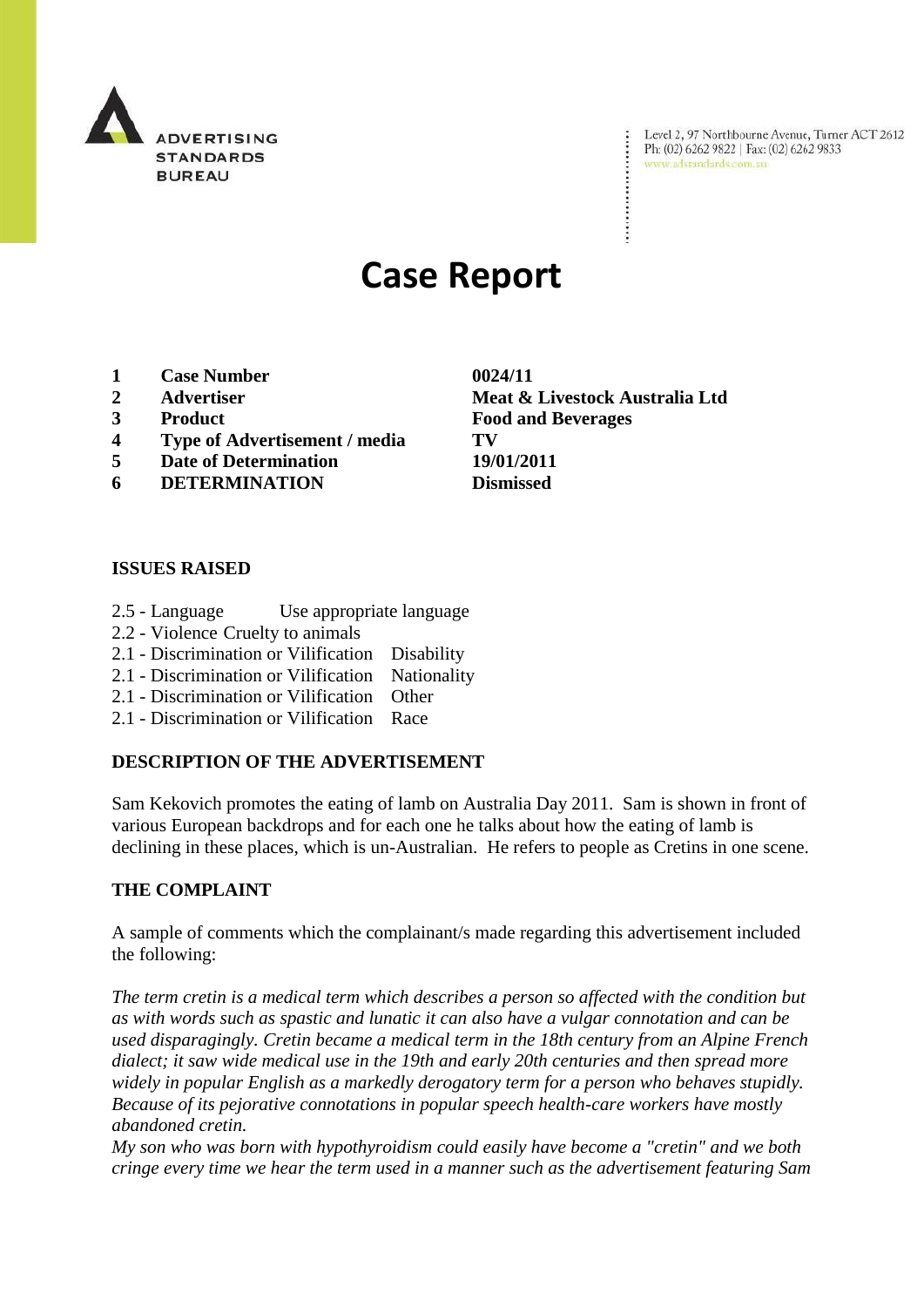*Kekovich. I turn the channel every time I hear his voice just so I cannot listen to him use the word "cretin".*

*I am sure other sufferers would feel the same.. Sam Kekovich may as well have said "spastic". The advertisement is good other than the "cretin" statement. I will continue to turn off as many of my friends and family.*

*I am deeply insulted by this ad and I know I am not alone. This ad states: "Don't be un-Australian! Eat Lamb on Australia Day!"* 

*Now I am vegetarian and I will not eat a dead infant lamb on Australia day. Does this make me Un-Australian? This advertisement implies that to be Australian and be accepted into our culture people should consume lamb. I thought Australia was accepting of all people? This add is not only implying but stating that all vegetarians and vegans are not Australian because they are compassionate enough to refrain from eating meat.*

*I accept that many people eat meat and I cannot change this. What irritates me is that the Meat Industry is advertising for more slaughter when the VAST majority of Australians already eat meat.*

*I find this ad to be inappropriate as it directly targets minority groups as being quote "Un-Australian". I understand that the ad is meant to be a "joke". But I feel that it goes too far and attacks a core value of Australia that is freedom of choice. I do not believe that any industry has the right to sell its product by making people feel that there is a right and wrong choice about diet or any other lifestyle choice.* 

*There are many members of the community of Australia who chose not to eat meat and/or chose not to drink alcohol. No one has the right to claim that "an Australia Day diet should consist of a few juicy lamb chops and beer". For whatever reason some people are not able to or do not want to participate in these activities and they should not be made to feel in any way inferior for their choices. I believe that this ad should be removed from the air immediately. Advertisers should not be allowed to create cultural divides based on diet. The effects of these such ads are far reaching giving the wider community a feeling of validity in ridiculing those who are different or fail to fit their ideal mould of a "true blue Australian". I believe that these ads even though they have a light hearted intention in fact give credit to social discrimination based on race culture and beliefs.* 

*I have personally observed this discrimination and been subjected to derogatory remarks as a direct result of these ads.*

*I was offended by this advertisement because it states that people who don't eat lamb are un-Australian. I have hemochromatosis and can't eat meat due to this medical condition. I find it offensive that it is made clear that I don't love or care about the country I live in because I have a medical condition which I cannot help. I feel that this advertisement is discriminatory and insulting.*

## **THE ADVERTISER'S RESPONSE**

Comments which the advertiser made in response to the complainant/s regarding this advertisement include the following:

*The Lambassador television commercial is the seventh in a series of Sam Kekovich Australia Day lamb commercials. The advertisements are well known for their satirical, tongue in cheek expression of over the top views delivered by Mr Kekovich. As in previous years, they*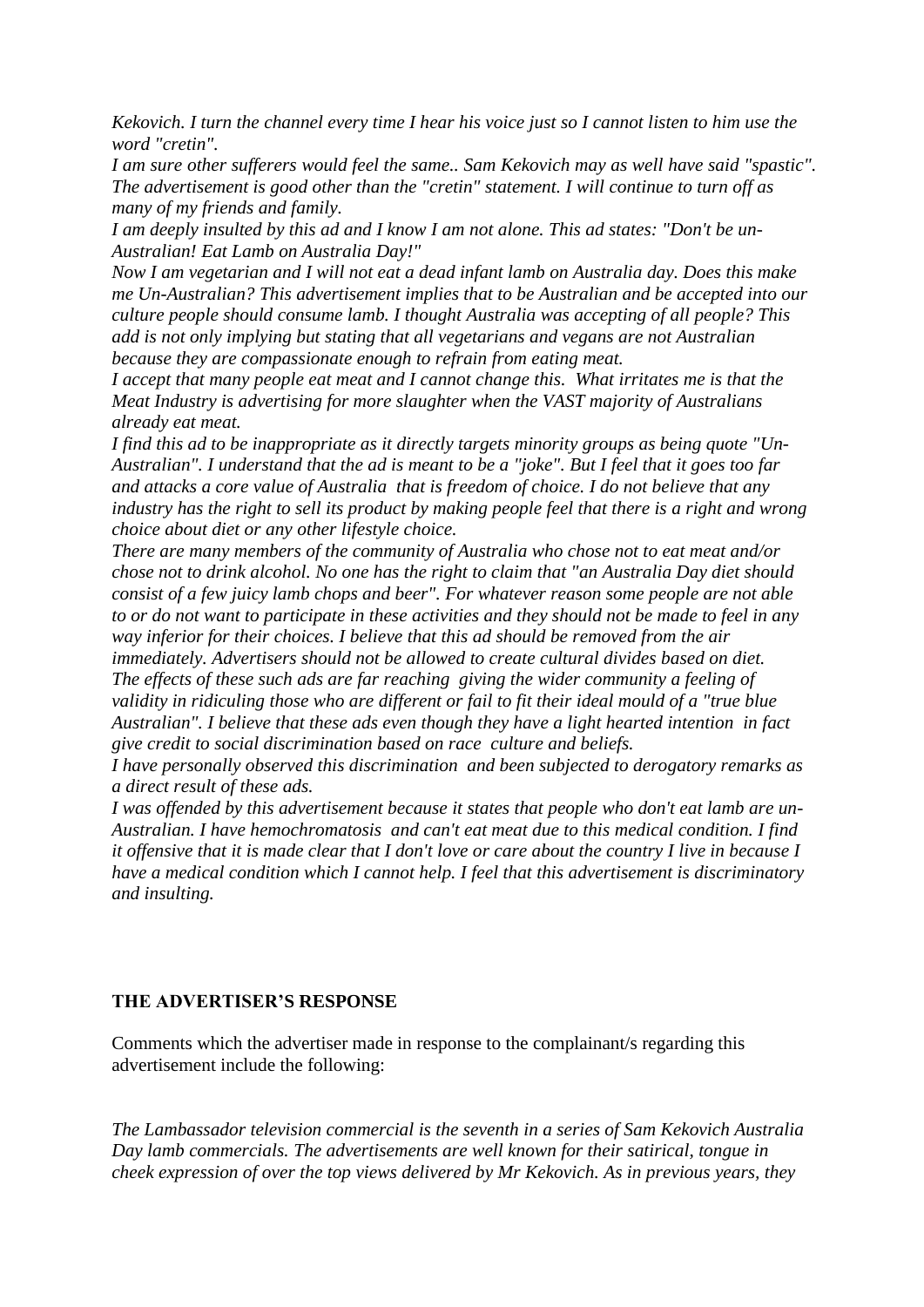*have attracted favourable media comment for their light hearted humour, and are widely anticipated by members of the public at this time every year. See, for example, the attached excerpt from the Channel Seven Sunrise program in which the program hosts say that they look forward to the Sam Kekovich Australia Day lamb commercials every year and that they are "very funny". Other positive comments have been received on social media websites such as Facebook Twitter and Youtube.*

*The MLA notes that the Advertising Standards Board (ASB) has considered complaints directed at previous Sam Kekovich Australia Day lamb commercials, and has, correctly in our view, taken a robust approach to the content of the advertisements: see for example ASB report for complaints reference 33/08 and 20/10.* 

*MLA also notes that its advertising agency, BMF, received approval for the Lambassador commercial from Commercials Advice Pty Limited (CAD) (approval numbers PTGRDFDA - PG version and WTGT5FDA - W version). CAD gave the commercials a rating of PG and W. MLA also engaged communications consultants, Cultural Perspectives, to advise as to any culturally sensitive issues arising from the Lambassador commercial. Cultural Perspectives did not identify any matter that in its view was likely to be culturally sensitive.* 

*The first complaint (received January 12 2011) complains that Sam Kekovich refers to people as "cretins" in a way likely to cause offence to people suffering from the medical condition of cretinism or hyperthyroidism. This appears to be a complaint with respect to section 2.1 of the AANA Code of Ethics (the Code) and/or Section 2.5 of the Code.* 

*As can be seen from the attached script, Mr Kekovich was referring to people as Cretans, being people from the Greek island of Crete. The reference to Cretans arises in the context of a shot of Mr Kekovich in Greece, complaining that "the Greeks have gone from lamb and pitta to deep fried chook and pizza".* 

*MLA acknowledges that as spoken by Mr Kekovich, the reference to Cretans – phonetically identical to cretins as that word is used in the medical sense – may have been lost on some viewers. MLA notes, however, that when used in a pejorative sense, cretin generally tends to be pronounced as kret'n; i.e. with a soft as opposed to hard e sound.* 

*In our submission, in light of the Greek context, and the colloquial pronunciation of the word cretin, most viewers would have understood the reference to Cretans as a light hearted play on words that was not intended in any way to cause offence to persons suffering from the medical condition of hyperthyroidism.* 

*Regarding the complainant's suggestion that "Sam Kekovich may as well have said spastic", MLA submits that the reference to Cretans in the Lambassador commercial can in no way be compared to an advertisement which used the word "spastic" in a pejorative sense. Quite apart from the obvious play of words in the Lambassador commercial, the word cretin, while arguably mildly vulgar, has come to have a colloquial meaning that is quite unrelated to its medical meaning.* 

*MLA submits that neither the reference complained of, nor any other aspect of the Lambassador commercial, breaches section 2.1 of the Code. That section prohibits advertising or marketing which portrays people or depicts material in a way that discriminates against or vilifies a person or section of the community on account of race, ethnicity, nationality, sex, age, sexual preference, religion, disability or political belief. In particular, neither people with the medical condition of hyperthyroidism, nor people from the Greek Island of Crete, are vilified or discriminated against in the commercial.* 

*Nor, in MLA's submission, does the Lambassador commercial breach section 2.5 of the Code. This is particularly so given the obvious play on words employed throughout the Lambassador commercial. However, even if this context was lost on some viewers, MLA* 

*submits that the commercial does not use language which is strong or obscene, or inappropriate in the circumstances.*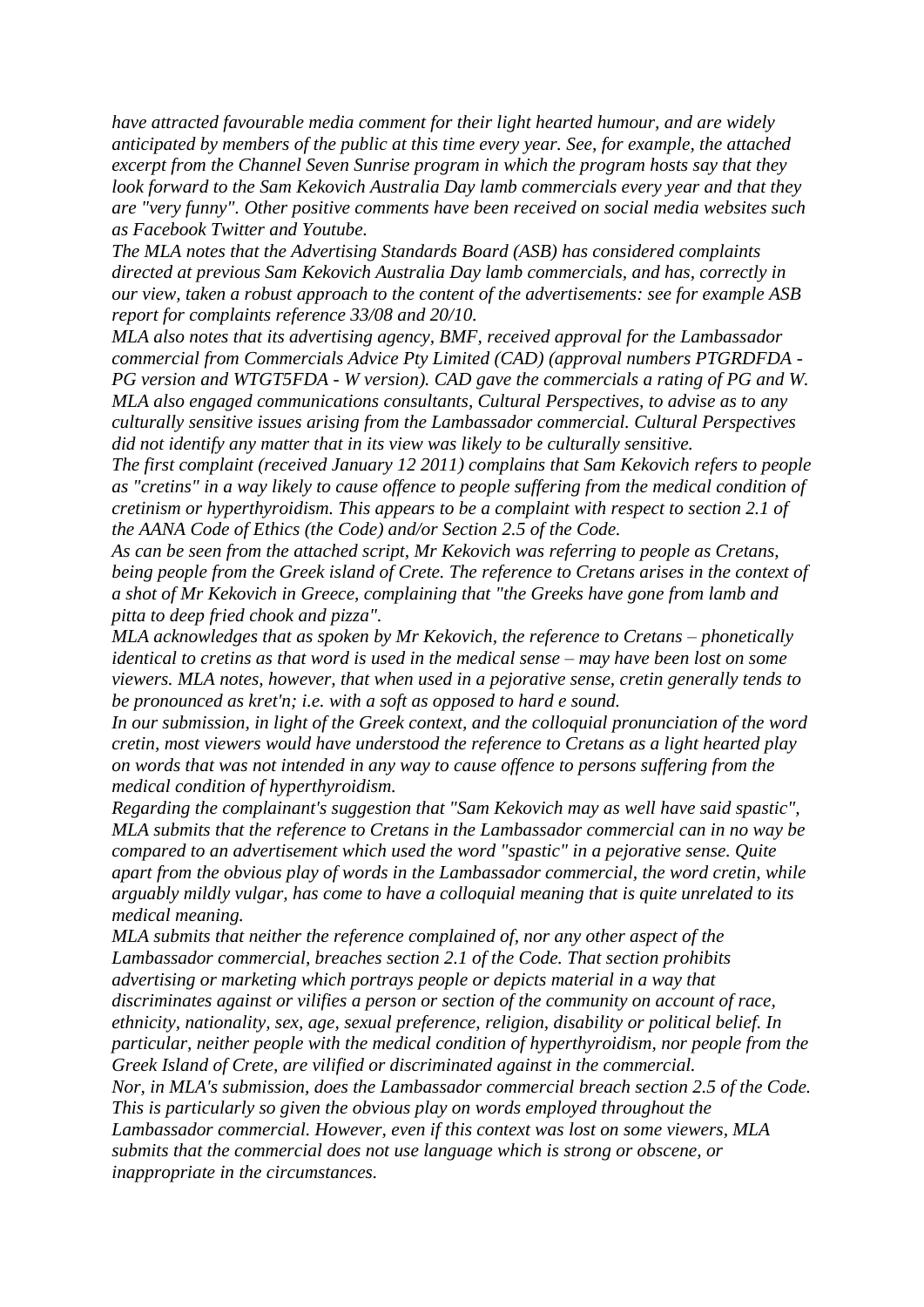*The second complaint (received 16 January 2011) complains that Sam Kekovich implies that to be Australian and accepted into Australian culture, people must eat lamb. The complaint appears to be based on vilification of vegetarians, a ground of complaint which does not fall within any section of the Code.*

*In any event, MLA submits that the Lambassador commercial does not in any way vilify or discriminate against persons who choose not to eat meat. On the contrary, it is a light hearted, humorous plea for meat eaters to eat more lamb.*

*The third complaint (received 13 January 2011) refers to an Australian flag in the background. No Australian flag appears in the Lambassador commercial: the complainant appears to be referring to an earlier Australia Day commercial that is no longer on air. While the unidentified complainant refers to discrimination based on "race, culture and beliefs", the complaint also appears to be concerned with vilification of vegetarians and persons who choose not to drink alcohol. The complainant suggests that the commercial ridicules persons who choose not to eat meat or drink alcohol, and is likely to make them feel inferior.* 

*Firstly, as already noted above, there is no provision in the Code for vilification of persons on the ground of their dietary choices. Nor is there any provision for vilification or discrimination based on "beliefs", as opposed to political beliefs or religious beliefs. In any event, the Lambassador commercial promotes consumption of lamb, not consumption of alcohol. The only two references to alcohol are the words "put down your beers" in the opening of the commercial, and a reference to Lambrusco towards the end. In MLA's submission there is no breach of the Code, nor of section 2.2 of the AANA Food & Beverages Advertising & Marketing Communications Code.* 

*Secondly, it is farfetched to suggest that the commercial vilifies vegetarians, or anyone else for that matter, on the basis of race, culture or beliefs. As already noted, the satirical and light hearted references to Greeks, the French and the Dutch not eating lamb do not amount to vilification or discrimination on the grounds of race, ethnicity, nationality or any other ground relevant to section 2.1 of the Code.* 

*The fourth complaint (received 15 January 2011) complains that the suggestion that people who don't eat lamb are "un-Australian" offends people who cannot eat meat due to a medical condition. The unidentified complainant says that the Lambassador commercial suggests that such persons do not love or care about the country they live in.* 

*As previously noted, MLA submits that the commercial in no way vilifies or discriminates against persons who do not eat meat. In particular, the commercial does not, in breach of section 2.1 of the Code, vilify or discriminate against persons who, due to a medical condition, cannot eat meat. MLA submits that it is farfetched to suggest that the commercial suggests that such persons do not love or care about their country.* 

*We have been requested by the ASB to address any other issues within the Lambassador commercial that may be thought to fall within the Code.* 

*In this regard, the MLA notes that the commercial includes a reference to "cafes in Amsterdam serving the wrong type of joint". Anticipating any concern that this reference may fall within section 2.6 of the Code, which prohibits the depiction of material contrary to Prevailing Health Standards on health and safety, MLA submits that there is nothing in the commercial that breaches this section of the Code. There is no depiction of drug taking (merely a depiction of a café filled with smoke), nor any advocating of drug use. The play on the word "joint" would be understood by viewers as a reference to the widely known fact that coffee shops in Amsterdam are legally permitted to sell cannabis to their customers. In view of the above, MLA respectfully submits that the complaints should not be upheld as the Lambassador commercial complies with the provisions of the AANA Code.*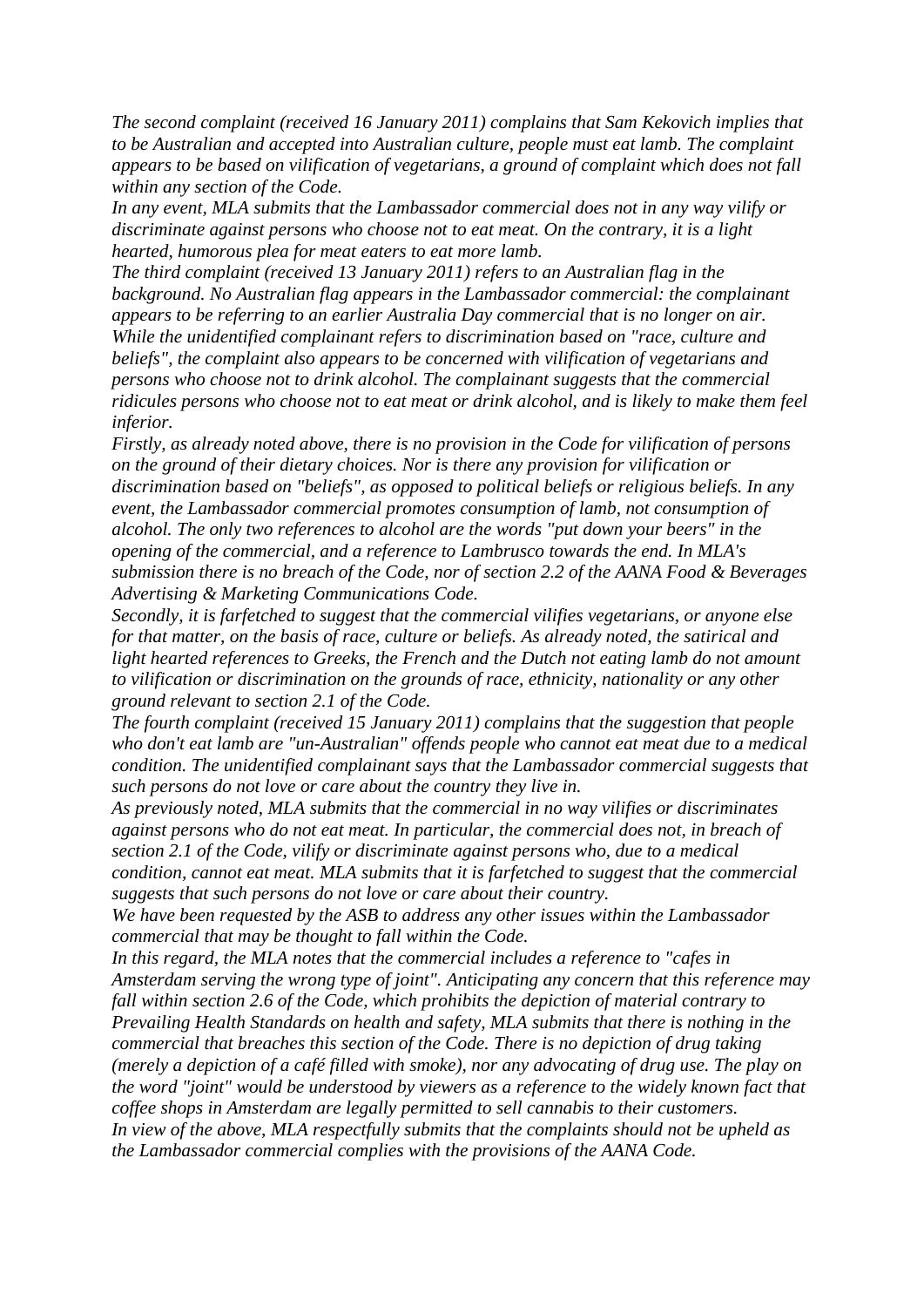# **THE DETERMINATION**

The Advertising Standard Board ('the Board') considered whether the advertisement complied with section 2 of the AANA Code of Ethics ('the Code').

The Board noted the complainants' concerns that this advertisement uses language which is offensive to those with disability, is offensive to people who don"t eat meat, implies it is un-Australian to not eat lamb, and uses inappropriate language.

The Board viewed the advertisement and noted the advertiser's response.

The Board first considered whether the advertisement complied with section 2.1 of the Code which requires that 'advertisements shall not portray or depict material in a way which discriminates against or vilifies a person or section of the community on account of race, ethnicity, nationality, sex, age, sexual preference, religion, disability or political belief.'

The Board noted that the advertisement features Sam Kekovich promoting the eating of lamb on Australia Day 2011. The Board noted that it has previously considered similar advertisements (27/09 and 20/10) and that the Australia Day advertisements are now well known for their irreverent tongue in cheek humour during their short term January campaign.

The Board considered that the advertisement is not intended to be taken seriously and that Sam's remarks are made out of a satirical and theatrical commentary on major news stories over the past 12 months.

The Board noted that in the advertisement, Sam refers to, and comments on, many different European nationalities and in one scene refers to people from Crete as "Cretans". The Board considered the complaint that the word used was "cretins" and that this was an offensive remark to those with a particular disability. The Board noted the similarity of "cretin" and "Cretan" and considered that in this instance, the complainant had misheard the word. The Board considered that this advertisement does not discriminate against or vilify a person or section of the community on account of disability.

The Board noted the advertiser"s response that they engaged communications consultants, Cultural Perspectives, to advise them to any culturally sensitive issues arising from the Lambassador commercial. Cultural Perspectives did not identify any matter that in its view was likely to be culturally sensitive. The Board considered that most people would understand the advertisement as humorous and considered that it did not discriminate against or vilify a person or section of the community on account of nationality.

The Board considered that the encouragement to eat lamb in the advertisement did not vilify or discriminate against people on account of their religion as there is no serious disparagement of people who do not eat meat.